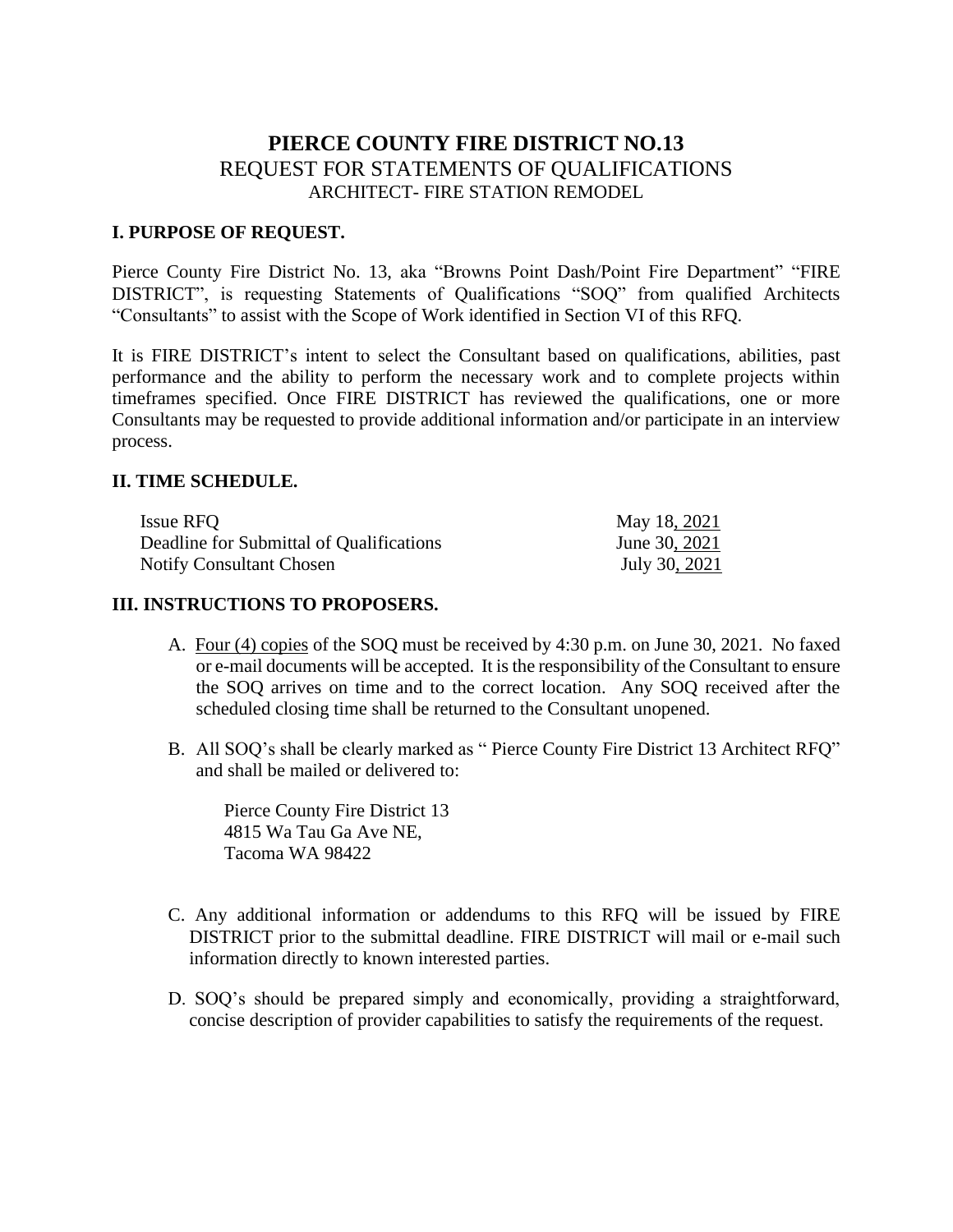- E. All qualifications must include the following information:
	- 1. A cover letter/statement of interest indicating the Consultant's interest in working for FIRE DISTRICT and highlighting its qualifications to perform services related to public works projects.
	- 2. A brief overview of the company, including how long in business, privately or publicly owned, etc.
	- 3. Related experience with fire protection districts related public works projects or other public works projects and specific qualifications and resumes of Key team members.
	- 4. At least three (3) references related to prior public works projects performed by Consultant, including entity name, contact person and telephone number.
	- 5. A staffing plan that identifies the names and specific duties of Key staff that may perform work for FIRE DISTRICT including but not limited to responsible staff members that will provide the services identified in Exhibit A, and whether such services will be provided directly by Consultant or through the use of subcontractors.
	- 6. If Consultant intends to use subcontractors to provide any of the services identified in Exhibit A, Consultant shall specifically identify such subcontractors and provide the information required in this section for each subcontractor.

## **IV. SELECTION CRITERIA.**

The following may be used to evaluate the applicants:

- A. Demonstrated experience and expertise in fire service related public works projects.
- B. Previous overall experience of Consultant in managing similar public works projects.
- C. References.
- D. General impressions and presentation of qualifications.
- E. Preference will be given for Consultants located in the Puget Sound Region
- F. Demonstrated ability to meet requirements listed in Exhibit A.

## **V. TERMS AND CONDITIONS.**

- A. FIRE DISTRICT reserves the right to reject any and all SOQs.
- B. FIRE DISTRICT reserves the right to request clarification of information submitted, and to request additional information from any Consultant.
- C. FIRE DISTRICT reserves the right to retain the services of the next most qualified Consultant, if the successful Consultant for any reason is unable to or refuses to provide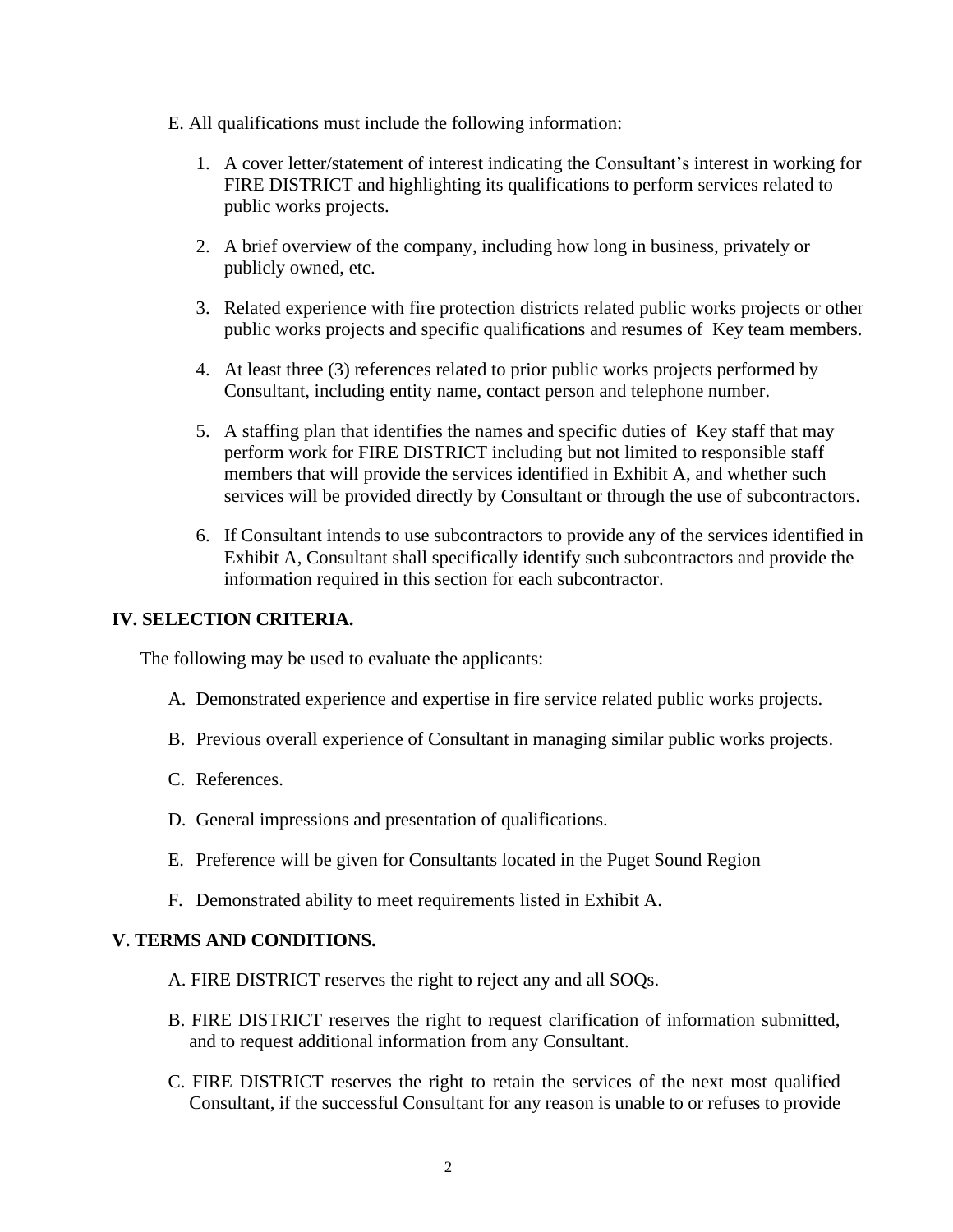services when specifically requested by FIRE DISTRICT or if Consultant and FIRE DISTRICT are unable to agree on terms of engagement.

- E. FIRE DISTRICT shall not be responsible for any costs incurred by the Consultant in preparing, submitting or presenting its response to the RFQ.
- F. All materials submitted in response to this RFQ will be subject to public disclosure under the Washington State Public Records Act.
- G. The successful Consultant will be expected to enter into a contract substantially in the form set forth as **Exhibit B** or an AIA contract form as revised and approved by Fire District's legal counsel**.**

#### **VI. SCOPE OF WORK.**

See **Exhibit A** for additional project details.

This RFQ is for a specific project but FIRE DISTRICT reserves the right to use different Consultants for various portions of the project and also may use the Consultant for general services outside the scope of this Section on an as needed basis. Pierce County Fire District 13 will determine the priority and timelines for each project.

#### **VII. OTHER INFORMATION.**

**Equal Opportunity Employment:** The successful Consultant must comply with Washington State equal opportunity requirements. FIRE DISTRICT is committed to a program of equal employment opportunity regardless of race, color, creed, sex, age, nationality or disability.

**Insurance Requirements:** The selected Consultant shall maintain insurance that is sufficient to protect the Consultant's business against all applicable risks in a manner acceptable to FIRE DISTRICT. Consultant shall be required to provide FIRE DISTRICT with proof of insurance coverage and limits prior to execution of Agreement and may, but is not required, to include this information in its SOQ.

**Non-Endorsement:** As a result of the selection of a Consultant to supply services to FIRE DISTRICT, the Consultant agrees to make no reference to FIRE DISTRICT in any literature, promotional material, brochures, sales presentation or the like without the express written consent of FIRE DISTRICT.

**Non-Collusion:** Submittal and signature of a statement of qualifications swears that the document is genuine and not a sham or collusive, and not made in the interest of any person not named, and that the Consultant has not induced or solicited others to submit a sham offer, or to refrain from proposing.

**Compliance With Laws and Regulations:** The Consultant that is retained to provide services to FIRE DISTRICT under this RFQ shall comply with federal, state and local laws, statutes and ordinances relative to the execution of all work performed. This requirement includes, but is not limited to, protection of public and employee safety and health; environmental protection; waste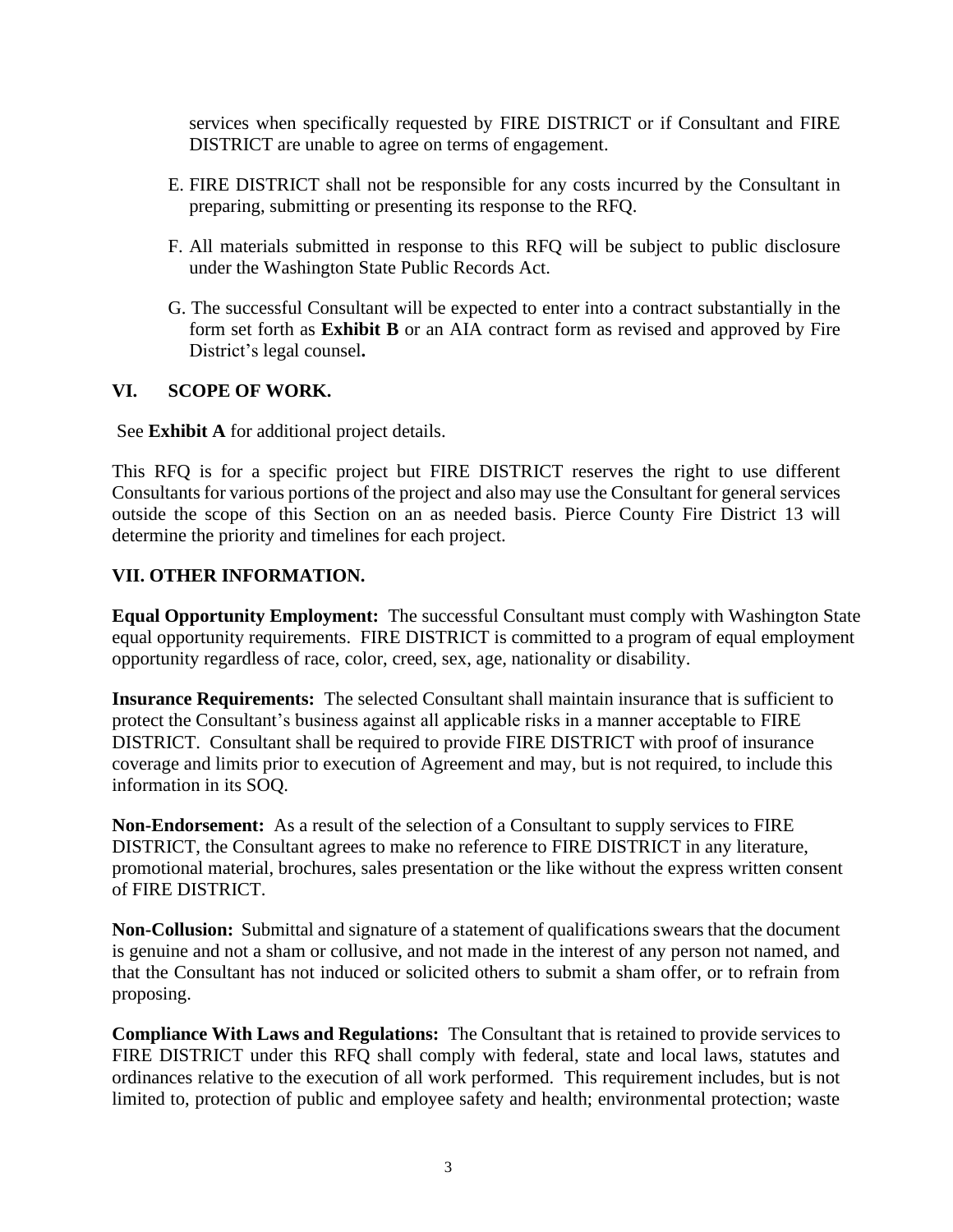reduction and recycling; the protection of natural resources; permits; fees; taxes; and similar subjects.

For additional information or explanation of the contents or intent of these specifications, please contact:

Fire Chief Jim Wassall

253-952-4776

### **VII. PUBLICATION.**

Name of Publication: Date:

 $\frac{1}{2}$  , 2021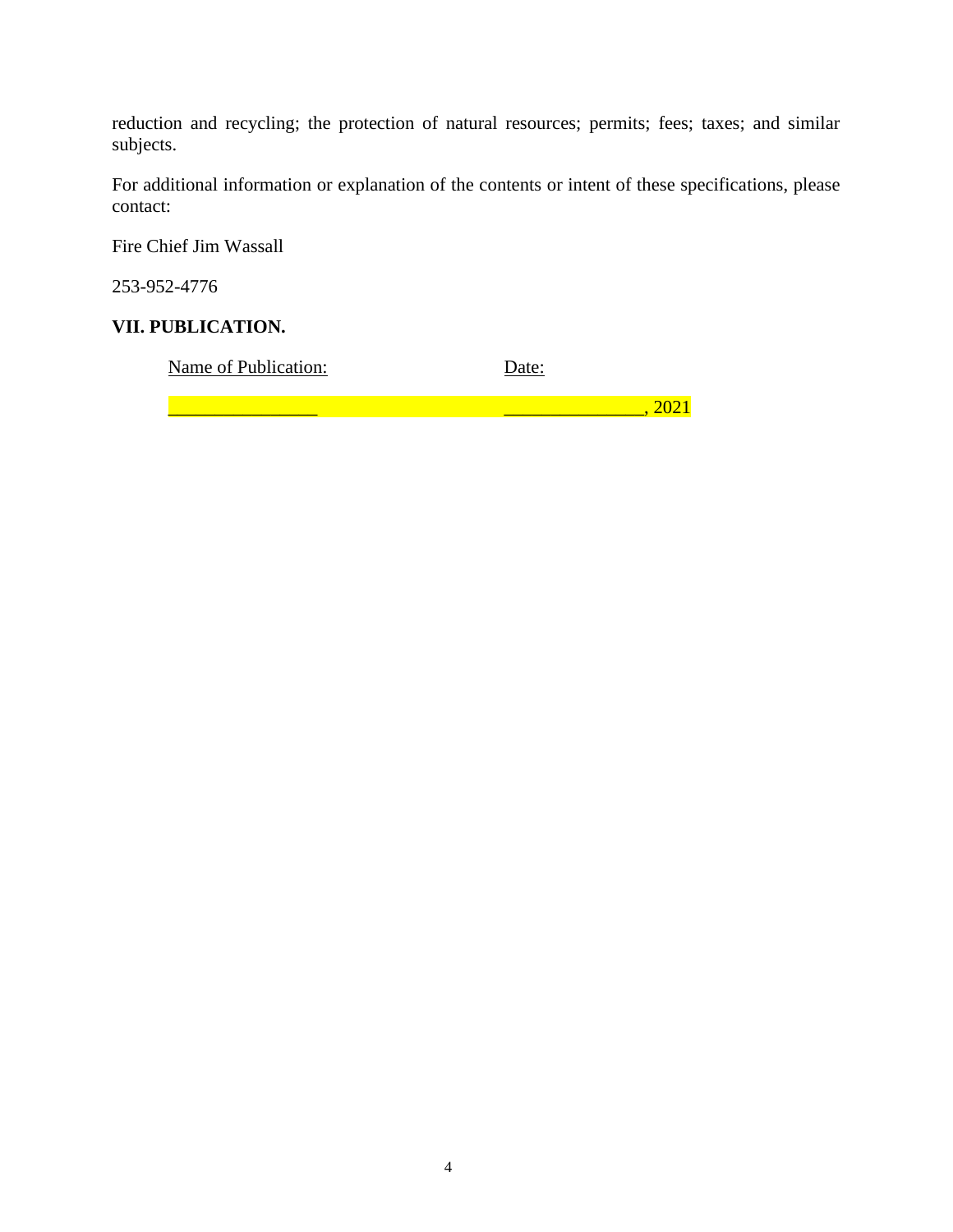# **EXHIBIT A**

#### **SCOPE OF WORK**

PCFD#13 aka "Browns Point/Dash Point Fire Department" is seeking submittals for Architectural design, engineering and construction oversight services in anticipation of a remodel of Station 77 located at 4815 Wa Tau Ga Ave NE, Tacoma WA 98422. The selected firm/firms would design, engineer, prepare plans, specifications, cost estimates, site and utility improvement drawings and general construction documents. They would also assist the District with construction oversight and inspection services during construction.

Fire Station 77 was built in the 1950's and updated in the year 2000. This building serves as our headquarters for command staff and general business, first due response center, residents' quarters, training facility, and public meeting center. There is also a 24ft x 32ft single story wood garage on the property. PCFD#13 envisions demolishing the wooden garage and adding two or three apparatus bays with additional resident's quarters above. Covid 19 concerns, additional staffing needs, gender separate facilities, individual bedrooms, OSHA requirements for indoor air quality, and response considerations for the proposed new development of the adjacent Town Center property to a Senior living facility in 2022 are all driving this plan.

PCFD#13 is a Volunteer department led by a fulltime Chief, Training Captain and MSO. We have two stations and serve approximately 3,000 residents in a five square mile area situated in NE Pierce County. Our Business Plan, Strategic Plan, Work Plan, Capital Facilities Plan, and Annual report can be viewed on our web site at [www.pcfd13.org](http://www.pcfd13.org/)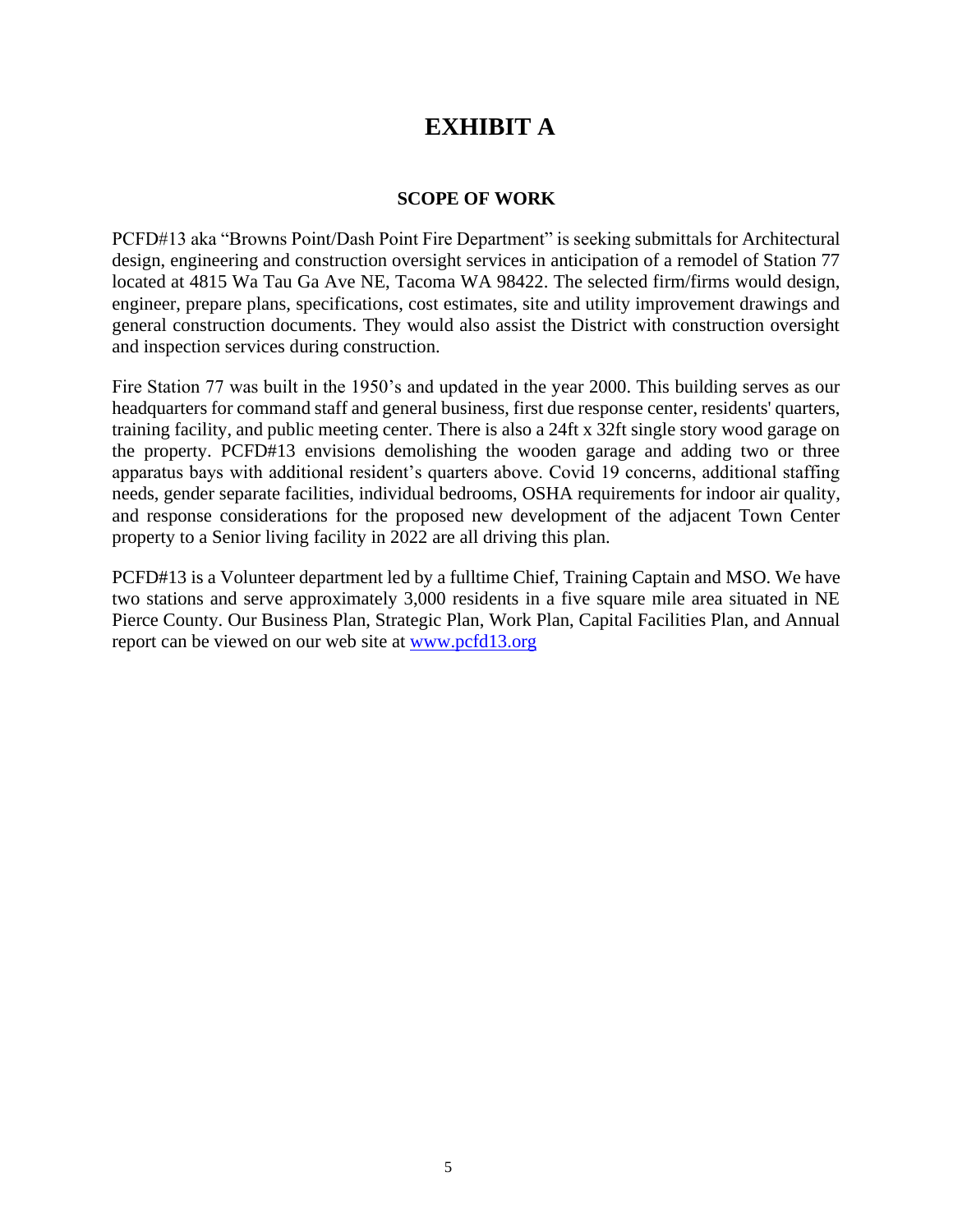# **EXHIBIT B PIERCE COUNTY FIRE DISTRICT NO. 13**

THIS AGREEMENT is made and entered into between Pierce County Fire District 13, of Pierce County, Washington ("FIRE DISTRICT") and \_\_\_\_\_\_\_\_\_\_\_\_\_\_\_\_\_\_\_\_\_\_\_\_\_\_\_\_\_., providing professional architectural services with offices at  $($ "Consultant").

- 1. Scope of Services**.** FIRE DISTRICT retains Consultant to perform the Services designated in **EXHIBIT A** "the Services" together with such other services as requested by FIRE DISTRICT. All services provided shall be performed at the direction of FIRE DISTRICT. Consultant agrees to use competent and experienced personnel to provide the services necessary to complete the Services in accordance with the agreed project schedule and in a competent and professional manner and to furnish or procure the use of incidental services, equipment, and facilities as necessary for the completion of the Services. FIRE DISTRICT reserves the right to approve the primary personnel designated by Consultant to perform services under this Agreement. This Agreement is not intended to create a relationship in which FIRE DISTRICT contracts exclusively with Consultant for similar or related services or in which the Consultant serves FIRE DISTRICT as its sole client. FIRE DISTRICT reserves the right to use the services of other Consultants for both general and specific projects at FIRE DISTRICT's sole discretion.
- 2. Term. This Agreement shall be for a\_\_\_\_\_\_\_\_\_\_\_\_\_\_ term, commencing from and shall terminate on \_\_\_\_\_\_\_\_\_\_\_\_\_\_\_\_\_\_\_\_; provided, however, either party may terminate this Agreement at any time upon twenty  $(20)$  days written notice to the other party by certified mail, return receipt requested, to the other party's business office.
- 3. Payment. Payment for the Services referenced on **EXHIBIT A** shall be made as follows:
	- 3.1. Cost of Services. The total cost for all services, personnel, materials, supplies, and equipment used in performing the Services shall be **\$\_\_\_\_\_\_\_\_\_\_\_\_\_\_\_.** Should the Consultant either perform or propose to perform services or incur expenses to which it believes it should be entitled to compensation in excess of the stated limit either for the total or for one or more itemized tasks, FIRE DISTRICT shall not be obligated to pay for such services or expenses unless the excess compensation has been negotiated between the parties prior to the performance of the services or incurring of the expenses.
	- 3.2. Billing Procedures. The Consultant shall submit invoices for services rendered to FIRE DISTRICT for approval and payment on a monthly basis. Payment shall be made within 30 days of receipt of the invoice following verification and approval of the invoice by FIRE DISTRICT. Consultant shall submit complete documentation for the invoices in a form acceptable to FIRE DISTRICT.
	- 3.3. Full Payment. Payment provided in this section shall be full compensation for work performed, services rendered and for all materials, supplies, equipment and incidentals necessary to complete the work.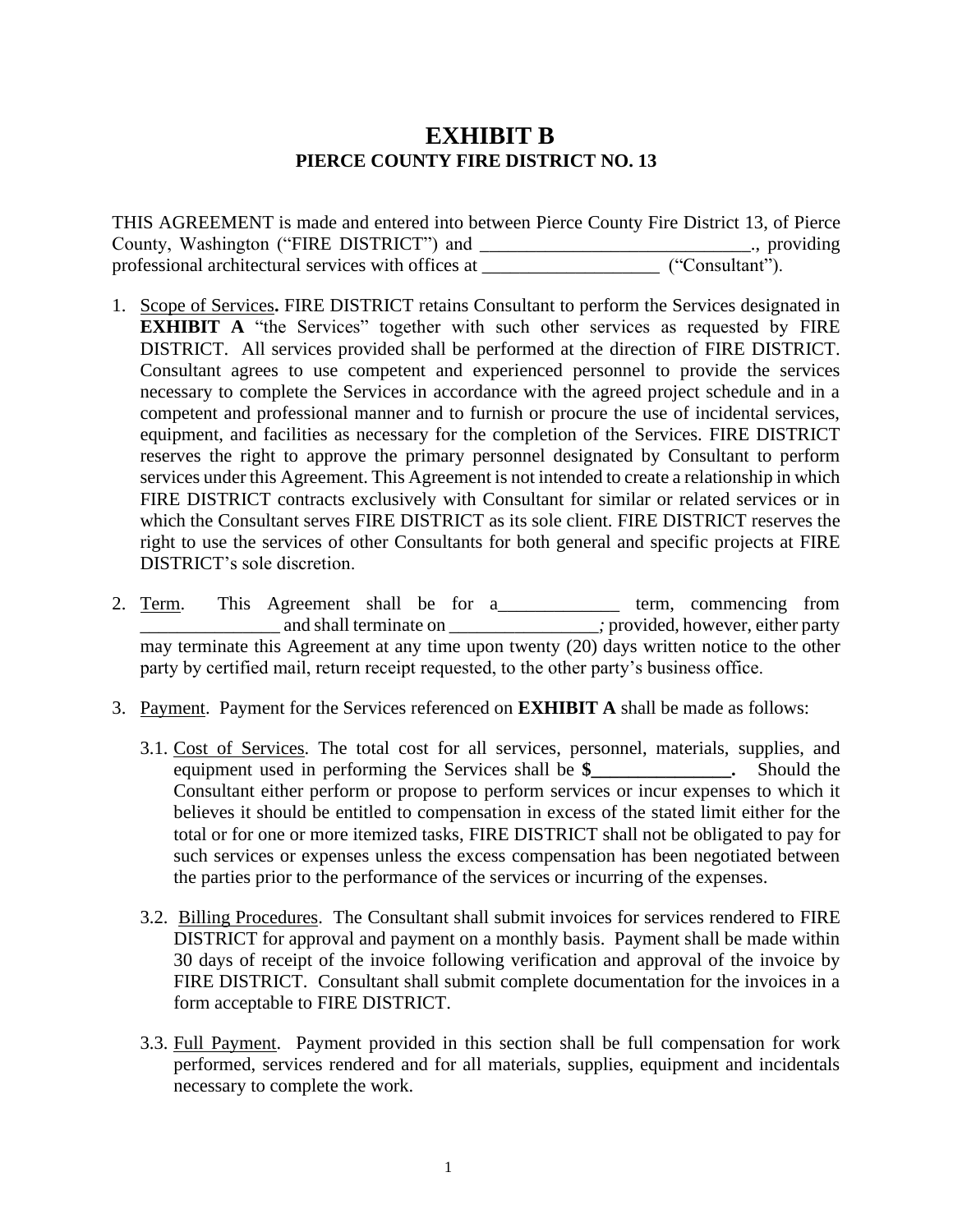- 3.4. Partial Payment. If any Services covered by this Agreement are suspended or abandoned by FIRE DISTRICT, the Consultant shall be paid for services performed prior to the date that written notification of abandonment is provided to Consultant; provided, however, such payment shall only be owing if Consultant performed such services in a professional and non-negligent manner consistent with the terms of this Agreement.
- 4. Ownership of Documents. Ownership of Documents created pursuant to this Agreement shall be determined as follows:
	- 4.1. Work Product. As a result of providing the Services to FIRE DISTRICT, the Consultant will create certain instruments of professional services as a work for hire which will take the form of traditional project documents such as hard copy drawings, designs, mylars, specifications, renderings of surveys, survey data, and like items; these may also take the form of computer-ready data sets such as CADD, word processing, electronic spread sheets and/or databases; in addition, the Consultant's instruments of professional service may be represented in the form of computer programs, software and materials (except for pre-existing intellectual property, all of the foregoing instruments of professional service collectively referred to as "Work Product"). FIRE DISTRICT acknowledges this Work Product as instruments of professional service. However, such Work Product created solely under this Agreement shall become the property of FIRE DISTRICT on payment in full of all monies due to the Consultant for such Work Product. FIRE DISTRICT shall own all copyrights to such Work Product, and Consultant agrees to assign all ownership rights to such Work Product to FIRE DISTRICT. The Consultant cannot guarantee the authenticity, integrity or completeness of Work Product supplied in electronic format ("Electronic Files"). FIRE DISTRICT shall release, indemnify and hold the Consultant, its officers, employees, consultants and agents harmless from any claims, or damages arising from the use of Electronic Files. Electronic Files will not contain stamps or seals and are not to be used for any purpose other than that for which they were transmitted.
	- 4.2. Work Product Modifications. Upon its sole risk, FIRE DISTRICT may make modification to the Work Product without the prior written authorization of the Consultant. FIRE DISTRICT agrees to waive any claim against the Consultant arising from FIRE DISTRICT's reuse or modification of any such Work Product.
	- 4.3. Possession of Work Product. The Consultant shall hold on FIRE DISTRICT's behalf, original reproducible copies of all designs and as-built drawings for a period of three (3) years for the date of substantial completion. Computer-ready data shall be provided to FIRE DISTRICT, if requested, on a data disk compatible with FIRE DISTRICT's computer equipment and programs. Consultant may not use Work Product specifically developed for and paid for by FIRE DISTRICT, for non-FIRE DISTRICT projects, without the prior written authorization of FIRE DISTRICT upon such terms and conditions imposed by FIRE DISTRICT.
- 5. Indemnification. The Consultant shall indemnify, defend and hold harmless FIRE DISTRICT its officers, and employees from and against any and all claims, losses or liability, including reasonable attorney's fees, arising from injury or death to persons or damage to property to the proportionate extent caused by any negligent act, omission or failure of the Consultant, its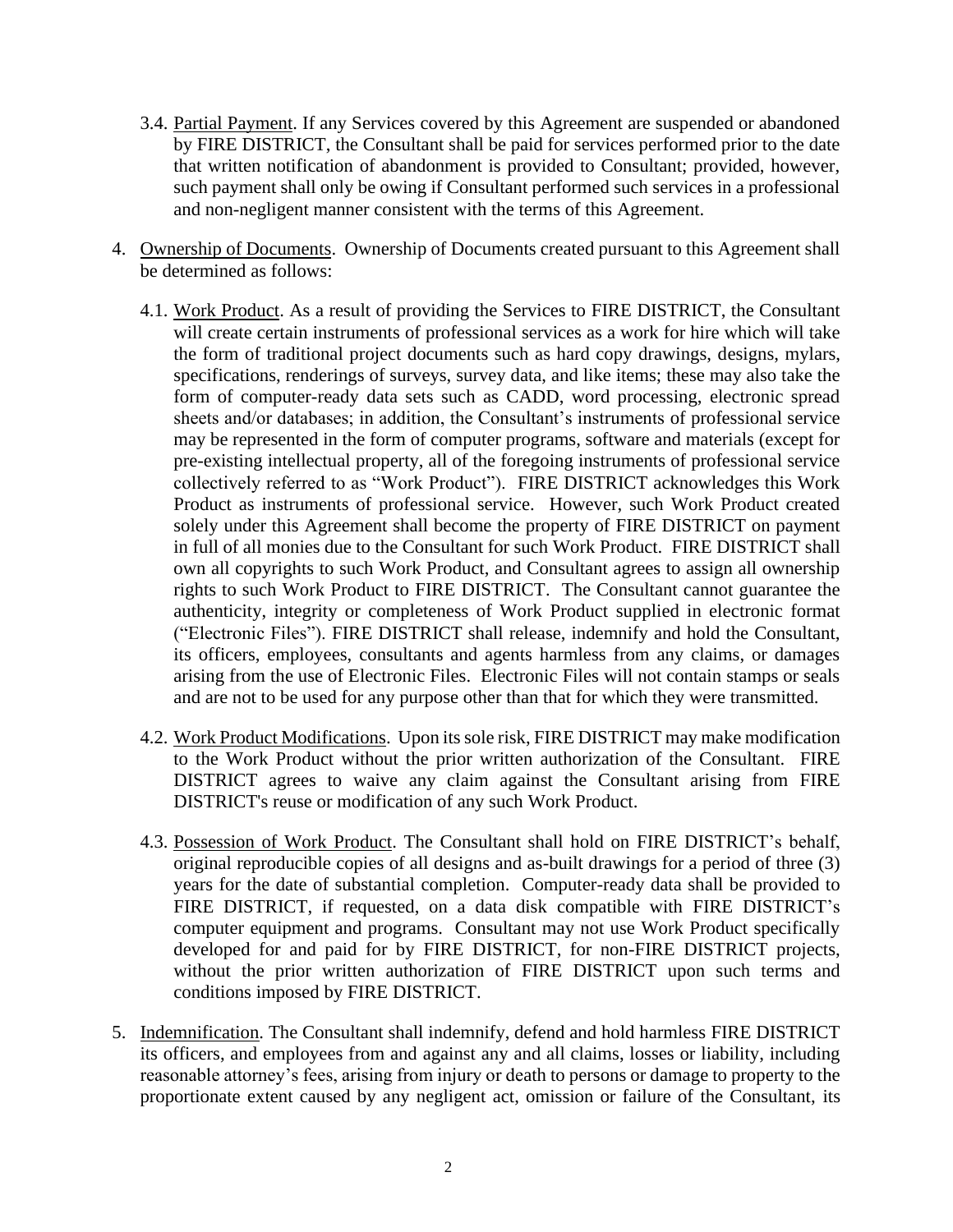officers, agents employees, volunteers and subcontractors in performing the Services required by the Agreement. With respect to the performance of this Agreement and as to claims against FIRE DISTRICT, its officers, agents employees and volunteers, the Consultant expressly waives its immunity under Title 51 of the Revised Code of Washington (RCW), the Industrial Insurance Act, for injuries to its employees and agrees that the obligation to indemnify, defend and hold harmless provided for in this paragraph extends to any claim brought by or on behalf of any employee of the Consultant. This waiver is mutually negotiated by the parties. This paragraph shall not apply to any damage resulting from the sole negligence of FIRE DISTRICT, its officers, agents employees and volunteers. To the extent any of the damages reference by this paragraph were caused by or resulted from the concurrent negligence of FIRE DISTRICT, its officers, agents employees or volunteers, this obligation to indemnify, defend and hold harmless is valid and enforceable only to the extent of the negligence of the Consultant, its officers, agents employees and volunteers. The provisions of this section shall survive the expiration or termination of this Agreement or the retention of the Consultant pursuant to this Agreement.

- 6. Insurance. The Consultant shall maintain and Consultant shall ensure that each subcontractor maintains in force the following types and amounts of insurance covering the Services rendered under this Agreement.
	- 6.1. Workers Compensation. Current workers' compensation insurance in compliance with State and Federal statutes.
	- 6.2. General Liability. Commercial General Liability Insurance, written on an insurance industry standard occurrence form, with limits of no less than One Million Dollars (\$1,000,000) combined single limit per occurrence and Two Million Dollars (\$2,000,000) aggregate.
	- 6.3. Automobile Liability. Comprehensive Automobile liability insurance covering bodily injury and property damage with combined single limits of One Million Dollars (\$1,000,000).
	- 6.4. Professional Liability. Professional liability insurance (errors and omissions insurance) with limits no less than One Million Dollars (\$1,000,000) per claim.
	- 6.5. Policy Requirements. The insurance policies shall: (1) state that coverage shall apply separately to each insured and additional insured against whom claim is made or suit is brought, except with respect to the limits of the insurer's liability; (2) except for Workers Compensation and Professional Liability policies, be primary to any insurance maintained by FIRE DISTRICT, except as respects losses attributable to the sole negligence of FIRE DISTRICT; and (3) shall state that FIRE DISTRICT will be given thirty (30) days prior written notice of any cancellation, suspension, or material change in coverage.
	- 6.6. Named Additional Insured. Except for Workers Compensation and Professional Liability policies, FIRE DISTRICT shall be named as an additional insured on the Liability Insurance policies with regard to the Services performed by or on behalf of the Consultant,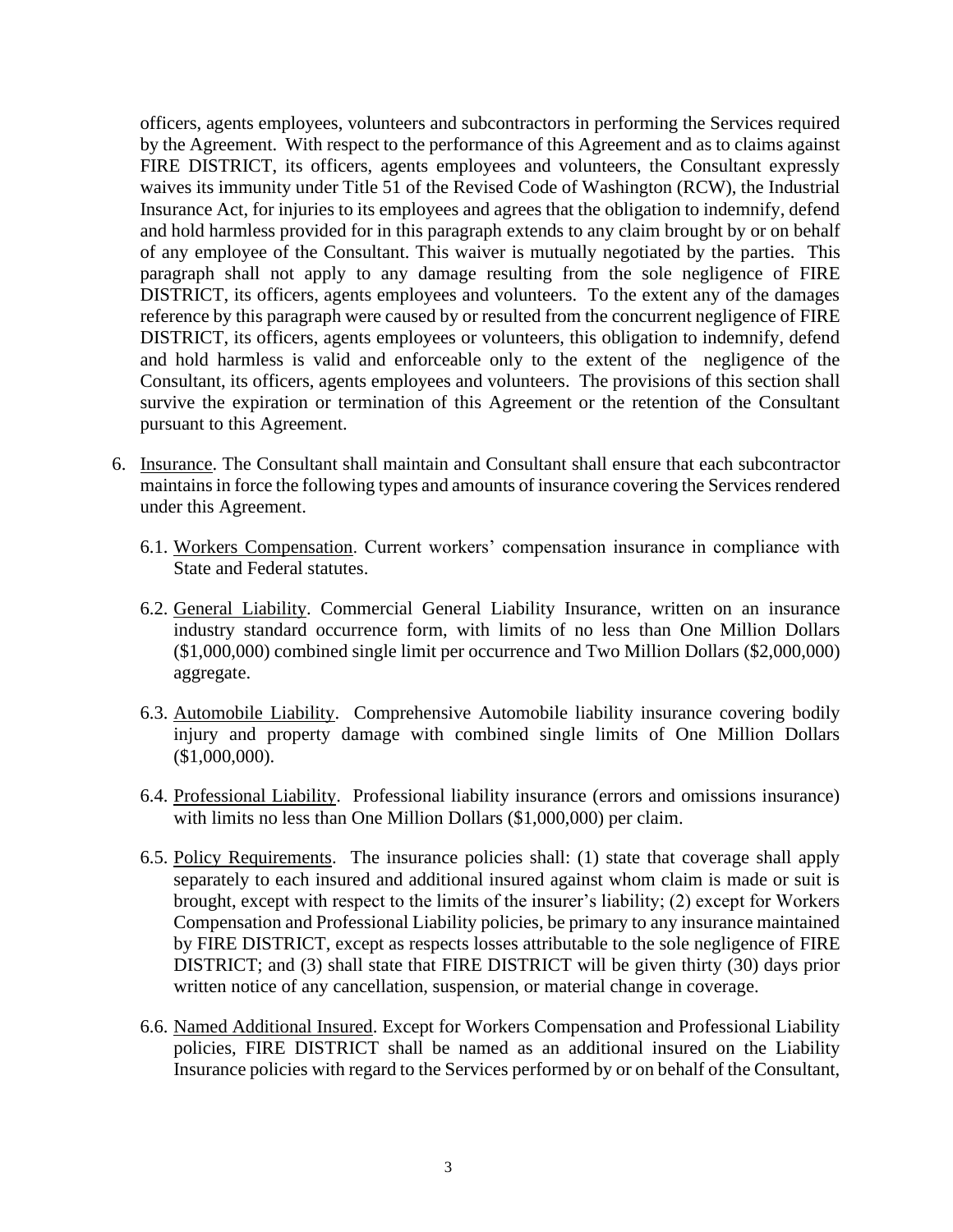and a copy of the endorsement naming FIRE DISTRICT as an additional insured shall be attached to the Certificate of Insurance.

- 6.7. Certificate of Insurance. Before commencing work under this Agreement, the Consultant shall deliver to FIRE DISTRICT a Certificate(s) of Insurance and endorsements for each policy of insurance meeting the requirements set forth herein when the Consultant delivers the signed Contract for the work. The certificate and endorsements must conform to the following requirements:
- 6.8. An ACORD certificate or a form determined by the Owner to be equivalent.
	- 6.8.1. Copies of all endorsements naming FIRE DISTRICT and all other entities listed in Paragraph 6.6 as Additional Insured(s), showing the policy number. The Contractor may submit a copy of any blanket additional insured clause from its policies instead of a separate endorsement. A statement of additional insured status on an ACORD Certificate of Insurance shall not satisfy this requirement.
	- 6.8.2. Any other amendatory endorsements to show the coverage required herein.
- 6.9. No Liability Limitation. Nothing in this Section, including without limitation the specification of minimum insurance limits, shall constitute or be construed or interpreted to constitute a limit on the Consultant's liability to FIRE DISTRICT. Any payment of deductible or self-insured retention shall be the sole responsibility of the Consultant.
- 7. Conflicts of Interest. Consultant agrees not to perform similar services for private parties on projects within FIRE DISTRICT if the performance of such services conflict in any way with the Consultant's performance of the Services for FIRE DISTRICT.
- 8. Warranty. Consultant agrees and warrants that the Services shall be performed with the care and skill ordinarily exercised by members of the profession practicing under similar conditions at the same time and same or similar locality. When the findings and recommendations of Consultant are based upon information supplied by FIRE DISTRICT and others, Consultant is entitled to rely on such information.
- 9. Independent Contractor. The Consultant and FIRE DISTRICT agree the Consultant is an independent contractor with respect to the Services. Nothing in this Agreement shall be considered to create the relationship of employer or employee between the parties hereto. Neither the Consultant nor any employee of the Consultant shall be entitled to any benefits accorded to FIRE DISTRICT employees by virtue of the Services provided under this Agreement. FIRE DISTRICT shall not be responsible for withholding or otherwise deducting federal income tax or social security, or for contributing to the State Industrial Insurance program, or for otherwise assuming the duties of an employer with respect to the Consultant or any employee of the Consultant.
- 10. Special Services. Special services may be required in conjunction with the Services that are outside the professional expertise of Consultant. When, in the opinion of the Consultant, such expertise is required to complete the Services, the Consultant shall so advise FIRE DISTRICT. FIRE DISTRICT may directly obtain such special professional expertise and pay the cost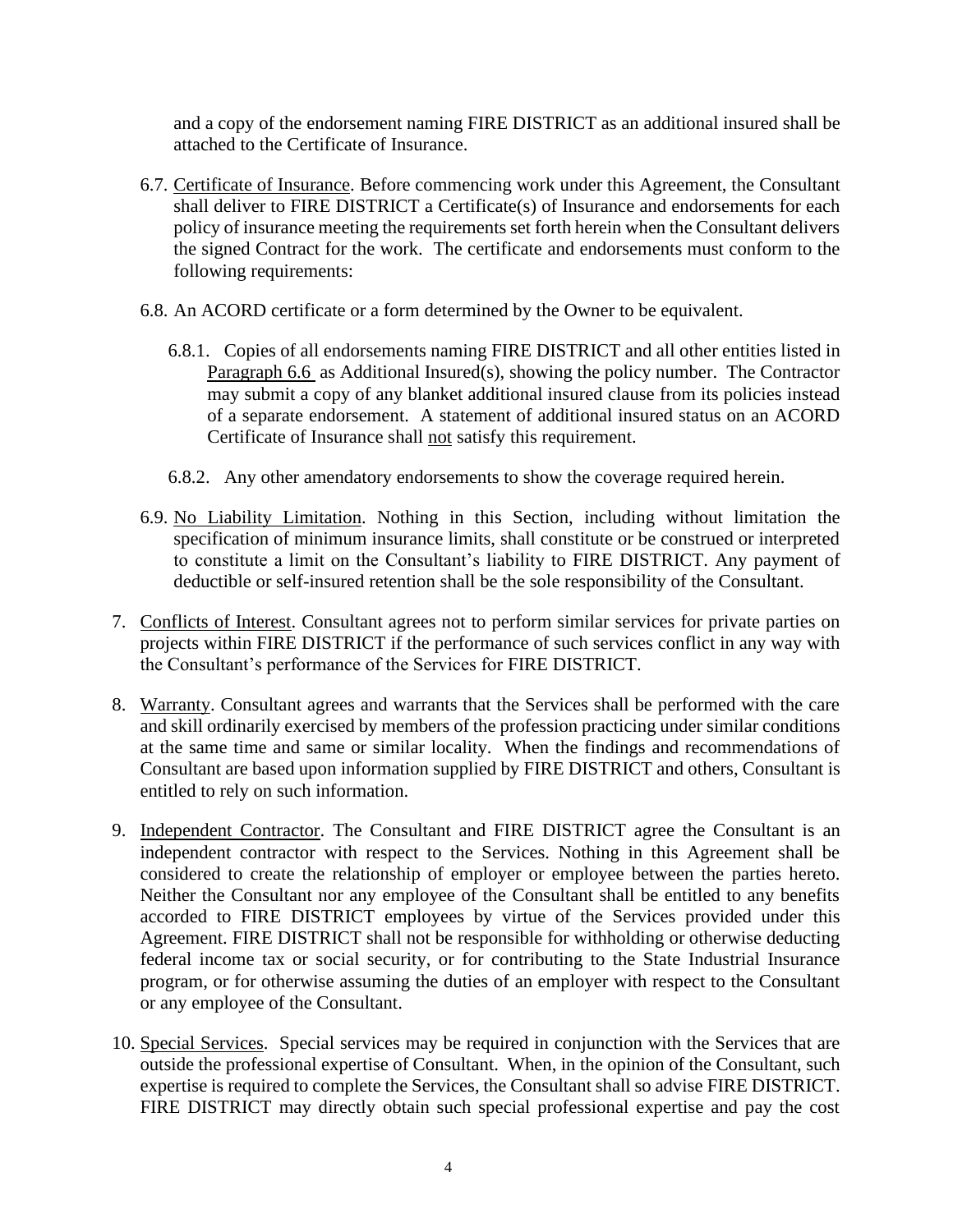thereof or, FIRE DISTRICT, at its sole discretion, may direct Consultant to retain such special expertise and pay the cost thereof, subject to reimbursement by FIRE DISTRICT plus ten percent (10%) for administration, taxes and insurance.

- 11. Compliance With Laws. The Consultant shall, in performing the Services, faithfully observe and comply with all federal, state and local laws, ordinances and regulations, applicable to the Services.
- 12. Assignment of Contract/Subcontractors. Consultant shall not assign this contract or assign or subcontract all or any portion of the work of any Services without prior FIRE DISTRICT approval.
- 13. Dispute Resolution.
	- 13.1. If the parties are unable to resolve a dispute regarding this Agreement through negotiation, either party may demand mediation through a process to be mutually agreed to in good faith between the parties within 30 days. The parties shall share equally the costs of mediation and each party shall be responsible for their own costs in preparation and participation in the mediation, including expert witness fees and reasonable attorney's fees.
	- 13.2. If a mediation process cannot be agreed upon or if the mediation fails to resolve the dispute then, within 30 calendar days, either party may submit the dispute to arbitration according to the procedures of the Superior Court Rules for Mandatory Arbitration, including the Local Mandatory Arbitration Rules of the Pierce County Superior Court, Pierce County, Washington, as amended, unless the parties agree in writing to an alternative dispute resolution process. The arbitration shall be before a disinterested arbitrator selected pursuant to the Mandatory Arbitration Rules with both parties sharing equally in the cost of the arbitrator. The location of the arbitration shall be mutually agreed or established by the assigned Arbitrator, and the laws of Washington will govern its proceedings. The prevailing party in the arbitration, shall be entitled to its reasonable attorney fees and costs including expert witness fees.
	- 13.3. Following the arbitrator's issuance of a ruling/award, either party shall have 30 calendar days from the date of the ruling/award to file and serve a demand for a bench trial de novo in the Pierce County Superior Court. The court shall determine all questions of law and fact without empanelling a jury for any purpose. If the party demanding the trial de novo does not improve its position from the arbitrator's ruling/award following a final judgment, that party shall pay all costs, expenses and attorney fees to the other party, including all costs, attorney fees and expenses associated with any appeals.
	- 13.4. Unless otherwise agreed in writing, this dispute resolution process shall be the sole, exclusive and final remedy to or for either party for any dispute regarding this Agreement, and its interpretation, application or breach, regardless of whether the dispute is based in contract, tort, any violation of federal law, state statute or local ordinance or for any breach of administrative rule or regulation and regardless of the amount or type of relief demanded.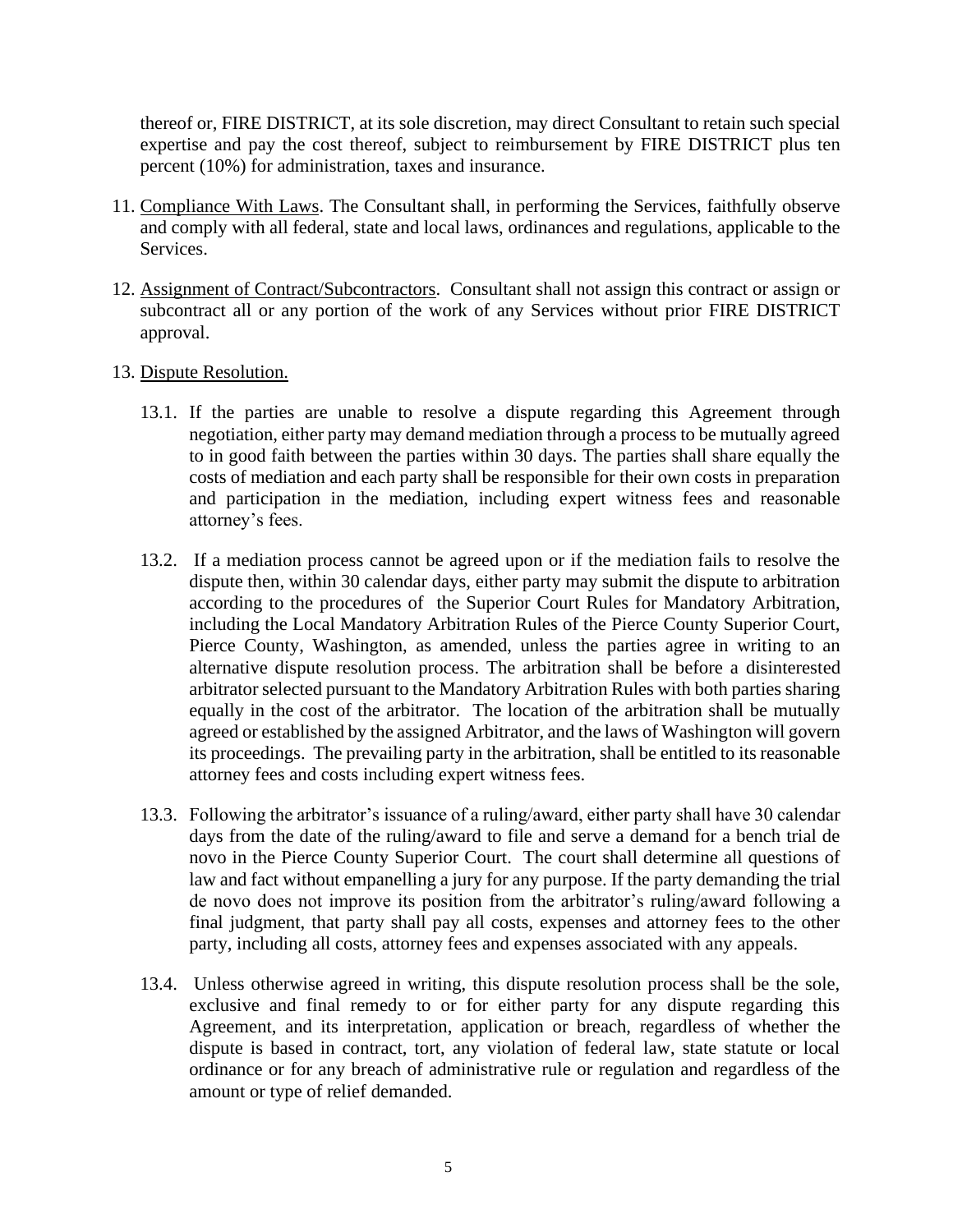#### 14. Miscellaneous.

- 14.1. Entire Agreement. This Agreement, and its attachments, contains the entire understanding between FIRE DISTRICT and Consultant relating to the Services. Any prior or contemporaneous agreements, promises, negotiations or representations not expressly set forth herein, are of no force or effect. Subsequent modifications or amendments to this Agreement shall be in writing and shall be signed by the parties to this Agreement. Services to be performed by Consultant for FIRE DISTRICT that are outside the scope of Services under this Agreement shall be performed pursuant to separately negotiated written agreements.
- 14.2. Non-Waiver. Waiver or forbearance by FIRE DISTRICT of any provision of the Agreement or any time limitation provided for in this Agreement shall be limited to the single instance of waiver or forbearance and shall not constitute an agreement by FIRE DISTRICT to waive or forbear in the future with respect to similar instances, nor shall any such waiver or forbearance constitute a waiver or forbearance with respect to any other provision of this Agreement.
- 14.3. Law/Venue. This Agreement shall be interpreted and enforced in accordance with the laws of the State of Washington. Any litigation arising out of or in connection with this Agreement shall be filed and conducted in Pierce County Superior Court.
- 14.4. Savings Clause. If any provision of this Agreement is declared invalid, illegal or incapable of being enforced by any court of competent jurisdiction, all of the remaining provisions of this Agreement shall continue in full force and effect, and no provisions shall be deemed to depend upon any other provision unless so expressed herein.
- 14.5. Document Use. Reuse of any such materials by FIRE DISTRICT on any extension of this project or any other project without the written authorization of Consultant shall be at FIRE DISTRICT's sole risk.
- 14.6. Responsibility for Others. Consultant shall be responsible to FIRE DISTRICT for Consultant Services and the services of Consultant subcontractors. Consultant shall not be responsible for the acts or omissions of other parties engaged by FIRE DISTRICT nor for their construction means, methods, techniques, sequences, or procedures, or their health and safety precautions and programs.
- 14.7. Consequential Damages. Neither Party shall be liable to the other for consequential damages, including, without limitation, loss of use or loss of profits, incurred by one another or their subsidiaries or successors, regardless of whether such damages are caused by breach of contract, willful misconduct, negligent act or omission, or other wrongful act of either of them.

Dated: Dated: Dated:

PIERCE COUNTY FIRE DISTRICT NO. 13 CONSULTANT